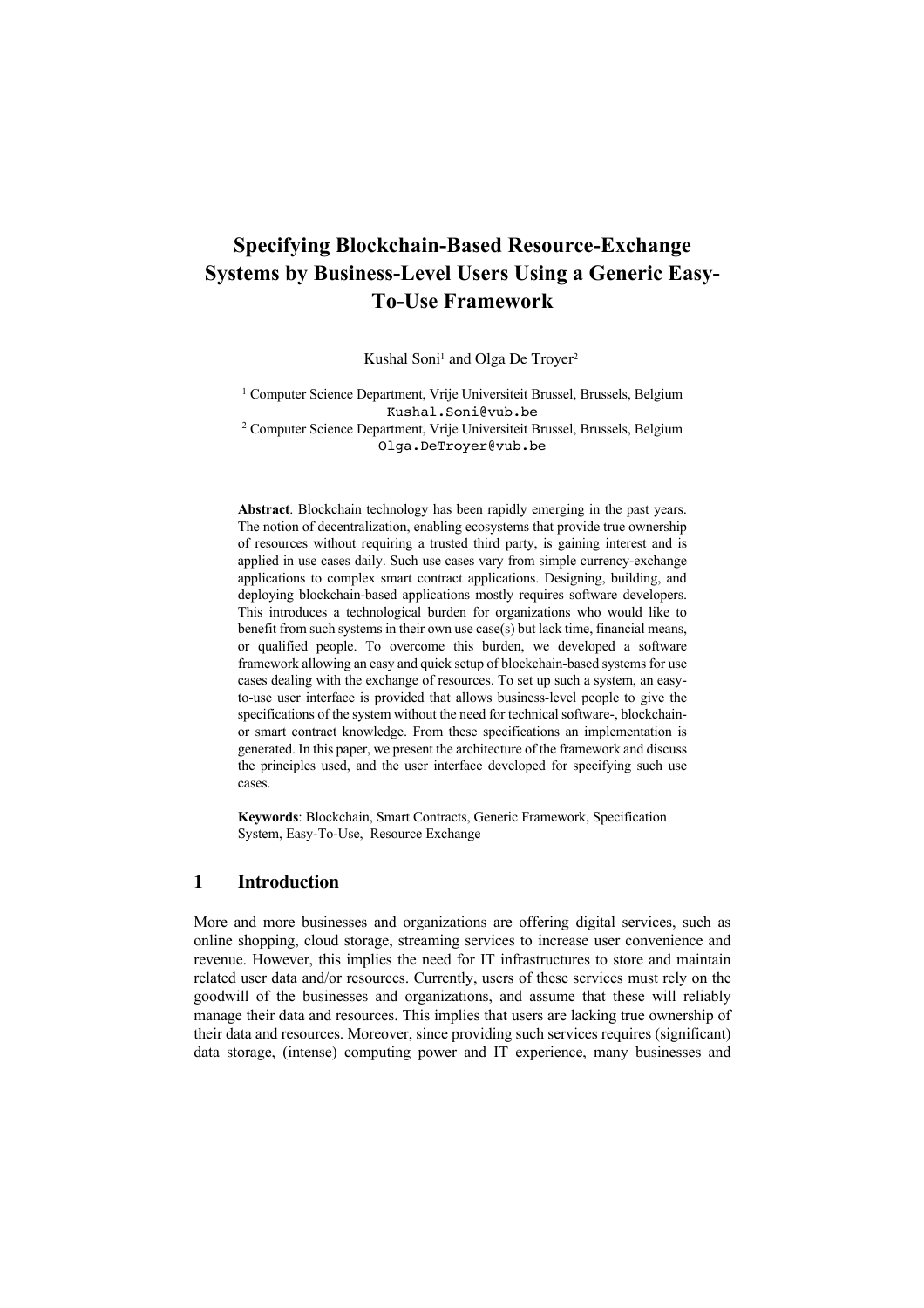organizations prefer to rely on specialized cloud-based infrastructure providers, such as Amazon, Google, DigitalOcean. By leveraging such services, they save both time and financial investments, which would otherwise be required for hardware and expensive software developers. However, consequently, they give away control of their data. As a result, users of the services are also forced to expose their personal data, as well as hand over full control of it, not only to the businesses or organizations providing the services, but also to the underlying cloud providers, managing the services. This leaves users in a vulnerable "forced-to-trust" position. The use of blockchain technology, embedded with smart contracts, would be a good solution to deal with these issues. In [1], blockchain technology is proposed to introduce verifiable true ownership in ecosystems, whilst ensuring reliability, robustness, integrity of data, and prevention of data loss. However, to develop blockchain-based applications, one needs to rely on software developers. This introduces a technological burden for organizations who would like to benefit from such systems in their own use case(s) but lack time, financial means, or qualified people. To overcome this barrier, we propose a software framework, usable by business-level people, which allows an easy and quick setup of blockchain-based systems with which organizations and their users can exchange resources.

The proposed framework has the advantage that it allows business-level people without technical software-, blockchain- or smart-contract knowledge, to set up custom use cases by simply providing the required information. The actual blockchain-based use-case system is generated based on the given information. In addition, the framework also generates a web application for the use case, supporting the actual exchange of resources between the involved organizations and users. The use of this framework saves time and resources, and allows all organizations involved in a use case (independent of their size) to participate.

Creating the proposed framework posed several challenges. The first challenge was to provide a generic approach that can deal with different types of use cases. Since use cases for the exchange of resources can vary strongly (in terms of the types of resources and rules involved), software needs to be constructed that allows to enter and capture all possibilities and which can generate smart contracts adapted to the specific specifications of the individual use cases. A second challenge pertained to the programming constructs available for the development of blockchain applications. These are still in an early stage: standard object-oriented programming constructs are not available and debugging blockchain applications is cumbersome (the well-known "revert" or "out of gas" errors are not very descriptive).

In this paper, the focus is on the component that allows a businessperson to specify a use case. However, to provide the context, we also present the overall architecture of the framework. Section 2 introduces background and in section 3, we discuss related work. The overall framework is presented in section 4. In section 5, we report on the user study performed as formative evaluation. The paper ends with conclusions and future work.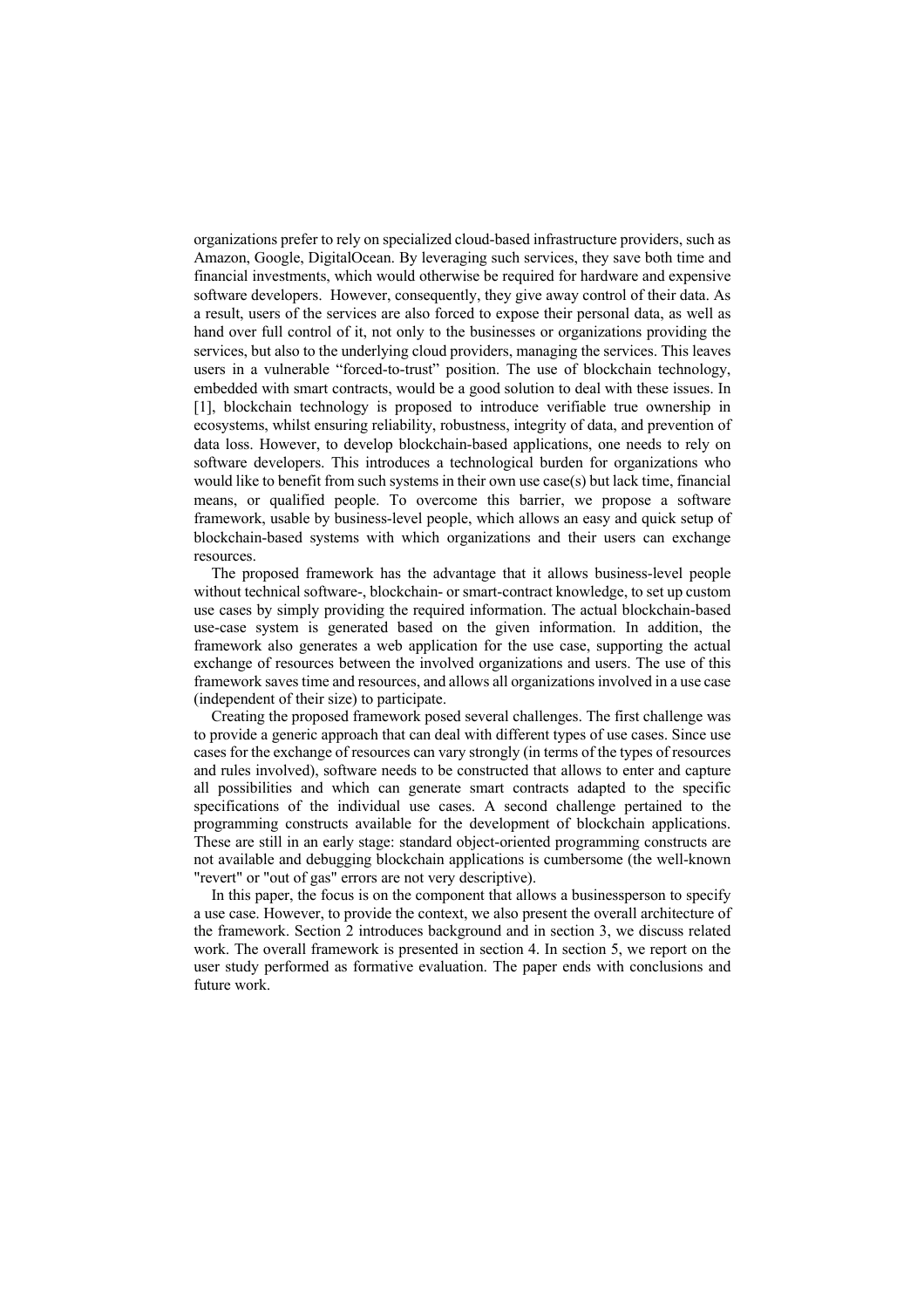## **2 Background**

A blockchain is a distributed, decentralized kind of database, allowing data storage not controlled by a single party [2, 3]. The data stored in blockchains is distributed across the nodes of a peer-to-peer network. Based on the purpose, transaction costs, and the popularity, participants select a network to join. Electronic cash systems and smart contracts are two examples of the most common use cases building on top of a blockchain. For instance, the most popular currency for digital payments is bitcoin (BTC) [4], which runs on the bitcoin network. Ethereum is the most popular protocol used for establishing and interacting with smart contracts.

Smart contracts are programs that reside on the blockchain, allowing traceable and immutable data modifications, such as transfer of ownership of resources based on defined application logic [5, 6]. Ethereum is the most popular network to run smart contracts, using ether (ETH) as native currency. Binance (Smart) Chain [7], Cardano [8], Polkadot [9] and Solana [10] are other examples.

Solidity<sup>1</sup> is the programming language used to write smart contracts for Ethereum. Although it has similar characteristics as other programming languages, it has quite some limitations. Calling a function in Solidity corresponds to executing a transaction on the Ethereum blockchain. Hence, the more instructions within a single function, the more transaction fees (gas) one will have to pay [11]. Therefore, when using Solidity, one needs to take code efficiency and contract size into account. Also, not all common programming constructs are available in Solidity. Truffle [12] and Embark [13] are developer frameworks which ease the testing and development of smart contracts. They are intended to support software developers.

Tokens are digital assets on top of a cryptocurrency or blockchain [14], often used to represent ownership of a resource. The ERC Token standard [15] has a large number of token types. The most popular ones can be summarized into two base categories: Fungible Tokens and Non-Fungible Tokens. The ERC-20 Standard [16] is the most widely used and general token standard for Fungible Tokens. In practice, this token is mostly used as a form of payment in smart contracts. The ERC-721 Standard [17] concerns Non-Fungible tokens, where each token is distinct (aka non-fungible). In practice, such tokens are used to represent ownership of unique assets (e.g., artworks or academic degrees). The ERC-1155 Standard [18] allows for the management of any combination of Fungible and Non-Fungible Tokens.

## **3 Related Work**

In this section, we explore related work. To the best of our knowledge, no frameworks exist that ease the setup of systems with which end users are able to exchange resources across organizations, through the use of an intuitive, easy to use interface that allows the specification of permissions and rules without the necessity for knowledge about blockchain or smart contracts. However, there are tools, such as generators and marketplaces available, allowing to quickly create tokens on the blockchain without the need for any blockchain or smart contract knowledge, as we will discuss below (section

<sup>1</sup> https://docs.soliditylang.org/en/v0.8.6/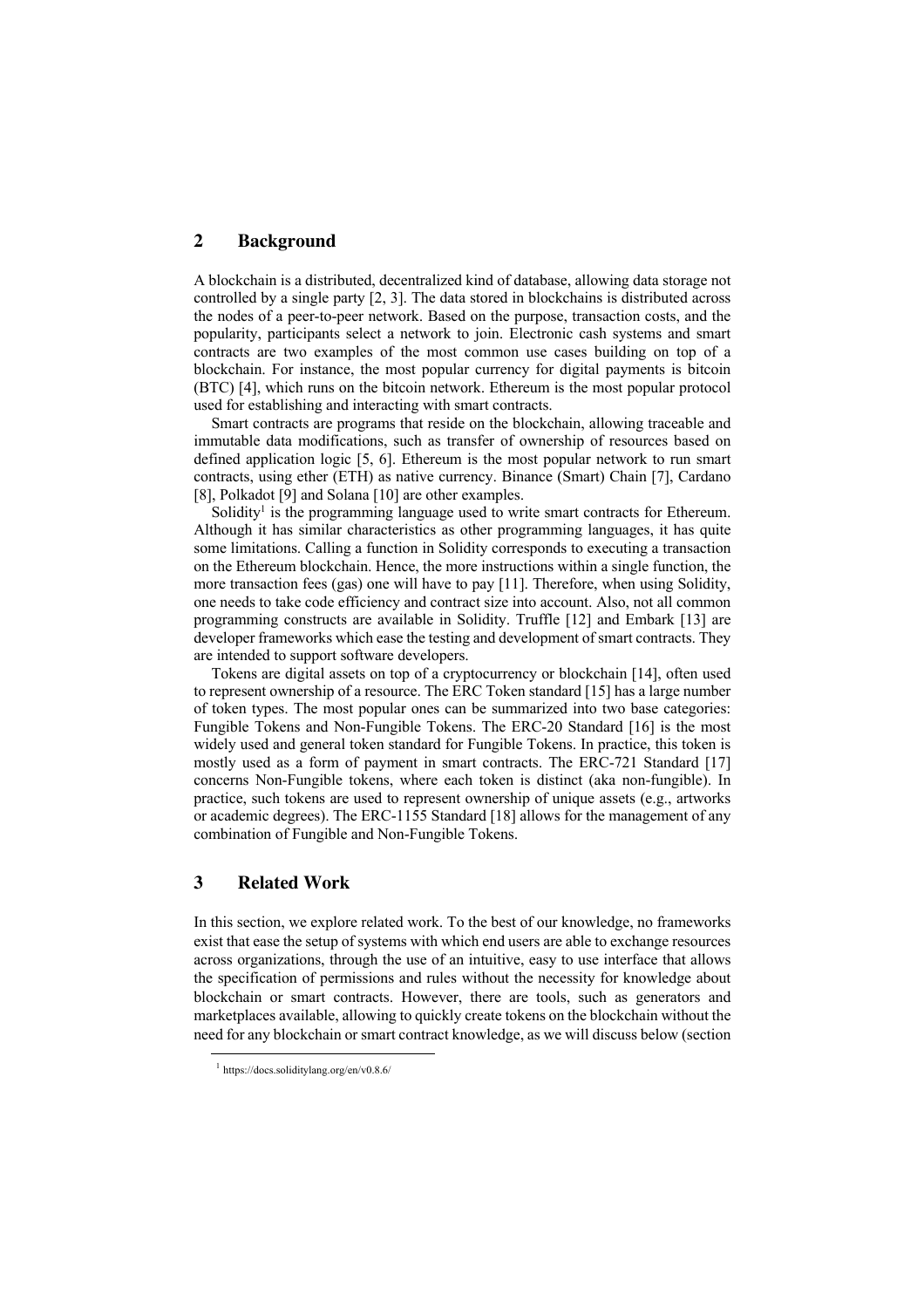3.1). Additionally, we discuss specification tools designed for more complex systems (section 3.2).

### **3.1 Generators and Marketplaces for Non-Programmers**

Minacori has created a tool for specifying and deploying Fungible ERC-20 Tokens on Ethereum [19]. Its purpose is to provide people with the ability of tokenizing their ideas without coding or paying large amounts for it. One can specify the initial and total supply of tokens, as well as whether the total supply can be increased or decreased at a later stage. The tool requires users to have the browser extension MetaMask [20] installed, which is a web3.js-based [21] electronic wallet that allows purchasing, selling, sending and receiving of tokens, as well as engagement in other types of transactions. Minacori also created tools for the creation of BEP-20 tokens, the Binance Smart Chain version of ERC-20 tokens on Ethereum [22].

Opensea is a marketplace for Non-Fungible Tokens [23]. It allows to create, buy, sell, and auction tokens. After creating a collection, one can create items provided with images, videos or 3D models, individual properties and more.

### **3.2 Smart Contract Specification for Business-Level Users**

Astigarraga et al. [24] propose a framework for specifying smart contracts with a controlled English business-level rules language (called BCRL). The authors state that business-level users should be able to understand, create, and modify smart contracts or at least large portions of them. BCRL seems to be quite powerful, but this has the disadvantage that the language is also quite complex and will require training to be able to use it. Defining rules is possible with their smart editor, but it is not clear how much support this editor provides for non-trained persons. Compared to our work, this work seems to be more focused on complex business cases. In addition, code generation is only for the Hyperledger Blockchain fabric, which limits the scope to permissioned blockchains.

In [25] Caterpillar is described, a blockchain-based  $BPMN<sup>2</sup>$  execution engine. The Ethereum blockchain is used and smart contracts are generated by a BPMN-to-Solidity compiler. Similar to the previous work, this work focusses on complex business applications.

In [26], a framework for the auto-generation of smart contracts is presented. It uses ontologies and semantic rules to represent the domain knowledge of the use case. A smart contract template serves as the basis for the final smart contract. While our framework is tailored towards resource exchange, this ontology approach can be used for a much broader range of applications. However, this power comes with the price that first an ontology needs to be developed and the sematic rules need to be expressed in SWRL, two tasks that require time and technical expertise.

SPESC [27] is a specification language for smart contracts aiming to ease the process of smart contract creation in a collaborative environment. To do so, the authors introduce domain concepts such as parties, terms, conditions, and transactions and involve them in a custom specification language to set up smart contracts. However,

<sup>2</sup> Business Process Model and Notation – https://www.bpmn.org/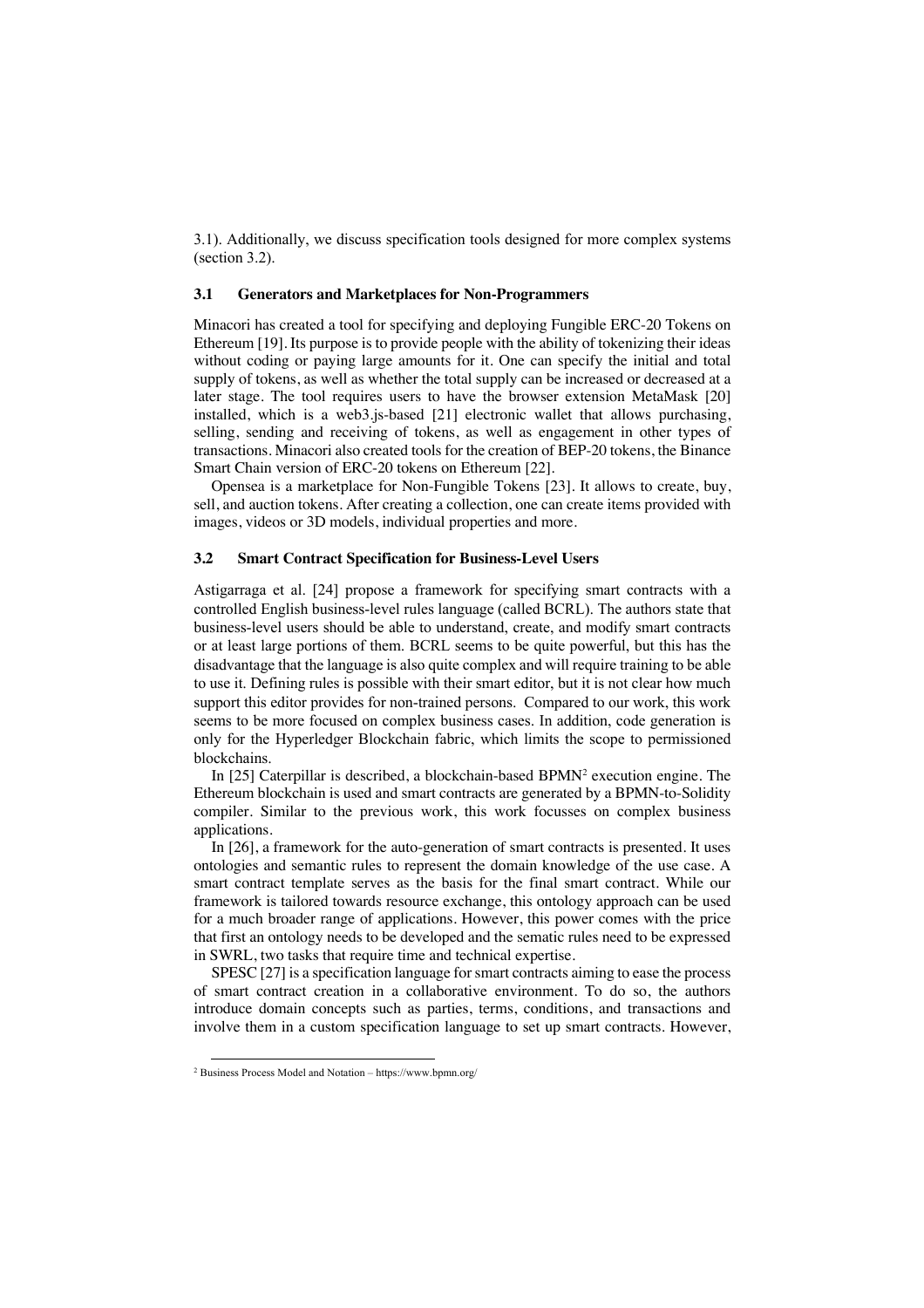though the used language does not seem to be very complex, it is a mix of class-type (java, python, …) and query-type (sql) languages. Therefore, compared to our work, the specification still requires basic programming skills.

UDL-SC [28] is a description language for smart contracts that facilitates the analysis of smart contracts and its blockchain. It also helps programmers to better understand smart contracts that are not open source (since smart contract code is compiled to bytecode, which is hard to interpret). Like our framework, UDLSC makes it easier to understand (deployed) smart contracts, but our framework allows to generate the smart contracts, as opposed to theirs.

## **4 Framework**

The proposed framework is intended for the development of blockchain-based systems for supporting the exchange of resources across different organizations and end users. The framework allows business-level people, without technical IT knowledge to quickly set up such a system. In this section, we explain the architecture of the framework (see Fig. 1), the different modules and their interaction, and the communication of the framework with the blockchain network. We end this section with justifying our design decisions by discussing their advantages.

Note that we use two different terms to distinguish between the people interacting with the framework to set up a use case system (i.e., business-level people) and the people interacting with a generated use case system. We call the latter ones "end users" and the first ones "users".

### **4.1 Overall Architecture**

The framework consists of two independent layers. As shown in Fig. 1, Layer 1 contains two components. The "Use Case Specification" component (1) is a web app that allows users to create use cases by giving their specifications. These specifications are passed to Layer 2 (2), which generates the necessary smart contracts (3). These smart contracts will be deployed on a blockchain network ((4) and (5)) chosen during setup of the use case, e.g., the Ethereum Network. The "Use Case Interaction" component is a web app generated for each specified use case from the specifications given (6) and allowing end users to consult their digital resources and transfer these resources. It calls the generated smart contracts functions, which result in transactions (8) and state changes (such as balance of currencies or change of ownership of resources) (9) on the blockchain.

## **4.2 Layer 1 – Use Case Specification**

The specification component provides business-level people a user interface to formulate the specifications of their use case. The component is implemented as a responsive web application, storing use case specifications by running the  $D$ jango<sup>3</sup>

<sup>3</sup> https://www.djangoproject.com/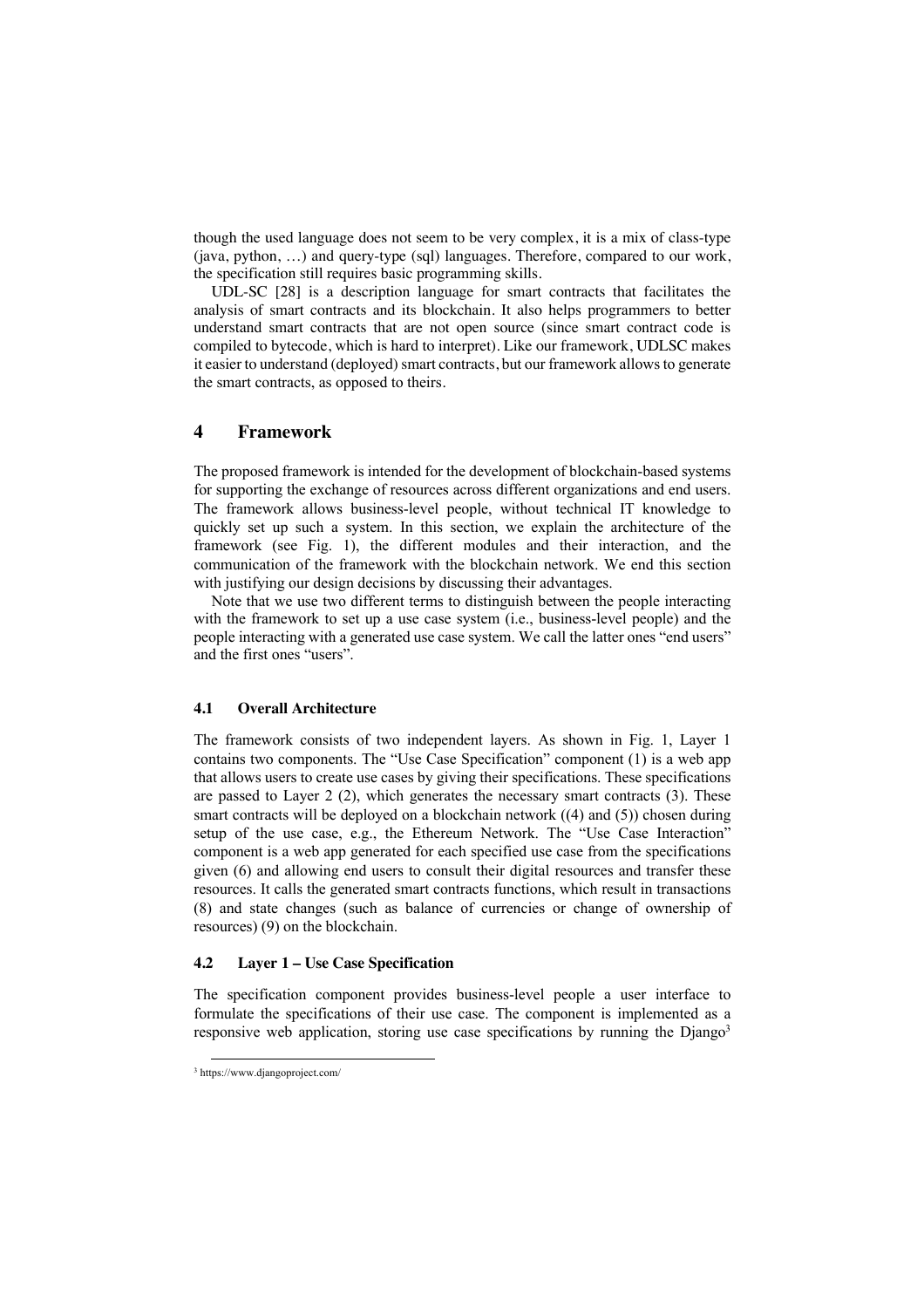framework as backend and using  $React<sup>4</sup>$  as frontend. The tool allows the user to go (back and forth) through different steps, each gathering different types of information.



**Fig. 1.** Architecture, network, and interactions

Now, we present the concepts used for specifying a use case specification and how they are specified in the user interface. The UML class diagram is given in Fig. 2. Examples of the user interface are given in Fig. 3 to Fig. 6. Apart from naming the use case (step 1), the following needs to be specified:

**Organizations.** All organizations participating in the resource exchange of the use case should be specified by providing a name and a unique identifier (step 2). The VAT-nr, a description, email address, website, and postal address are optional.

<sup>4</sup> https://reactjs.org/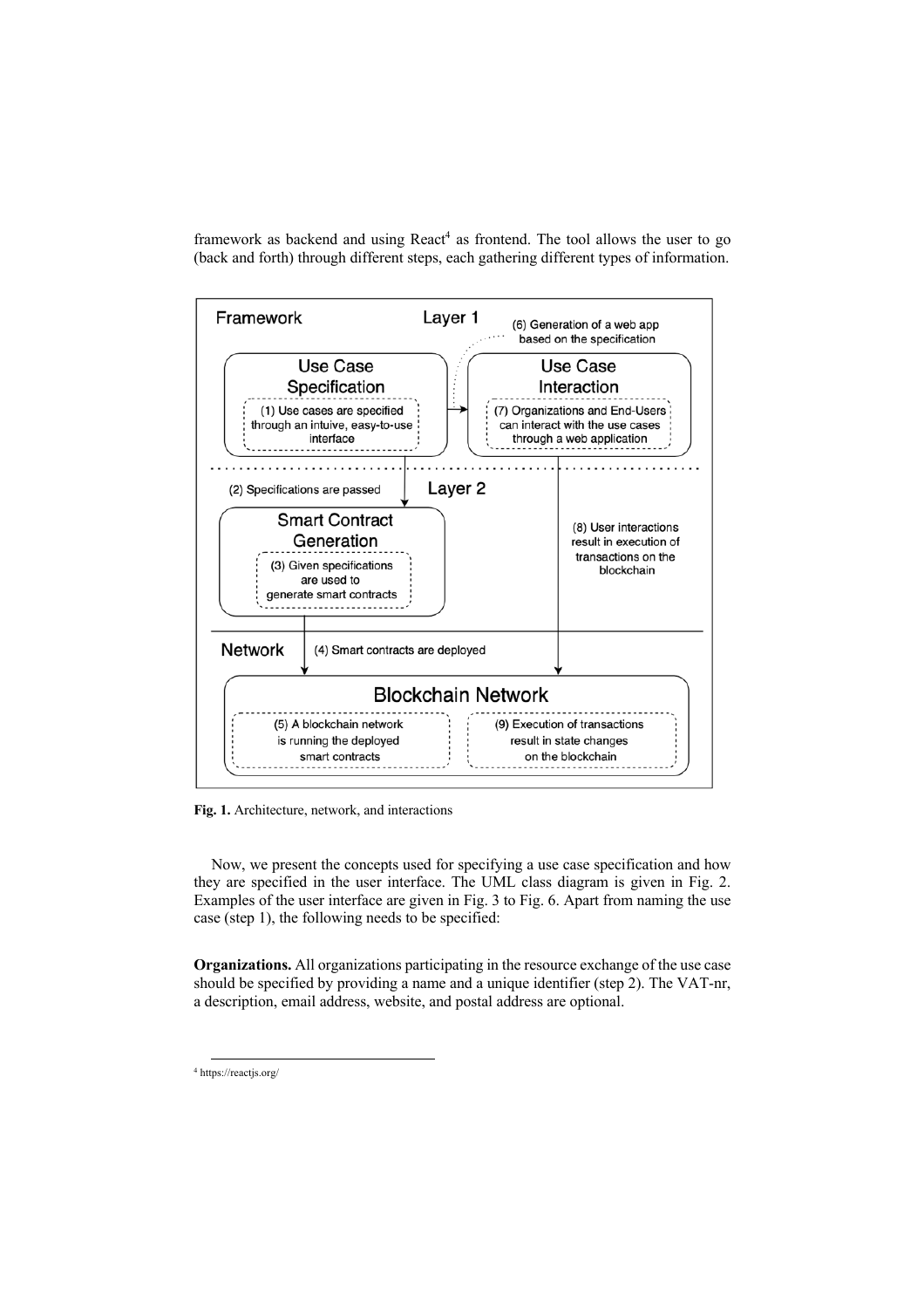

**Fig. 2.** UML Class diagram for the specification component

**Owners.** Organizations need to be represented by one or more individuals who can sign transactions and messages in the name of the organization; they are called owners and should be specified by a unique name (step 3); the option "Select All" easily allows to appoint a single owner to all organizations involved in the use case.

**End Users.** If only particular people can participate in the resource exchange of the use case, they should be specified by means of a unique name (step 4). In case that anyone is allowed to participate, this step can be skipped.

**Resource Types.** Each resource is either a FRT (Fungible Resource Type) or a NFRT (Non-Fungible Resource Type). FRTs can be limited in supply. If so, the total supply should be given. Otherwise, one must give the initial supply. In the latter case, the supply can be increased at a later stage, after contract deployment, and the initial supply will be distributed among the participating organizations according to the given ratios. One should specify whether resources of a specific type can be removed after contract deployment by (an) appointed individual(s). NFRTs are similar to NFTs mentioned in section 2. For example, the resource type "Academic Degrees" (a NFRT) could be used for the resource "A master's degree, awarded to John Doe by MIT". Resource types should have a unique name and symbol. All needed resource types should be defined (step 5 - see Fig. 3).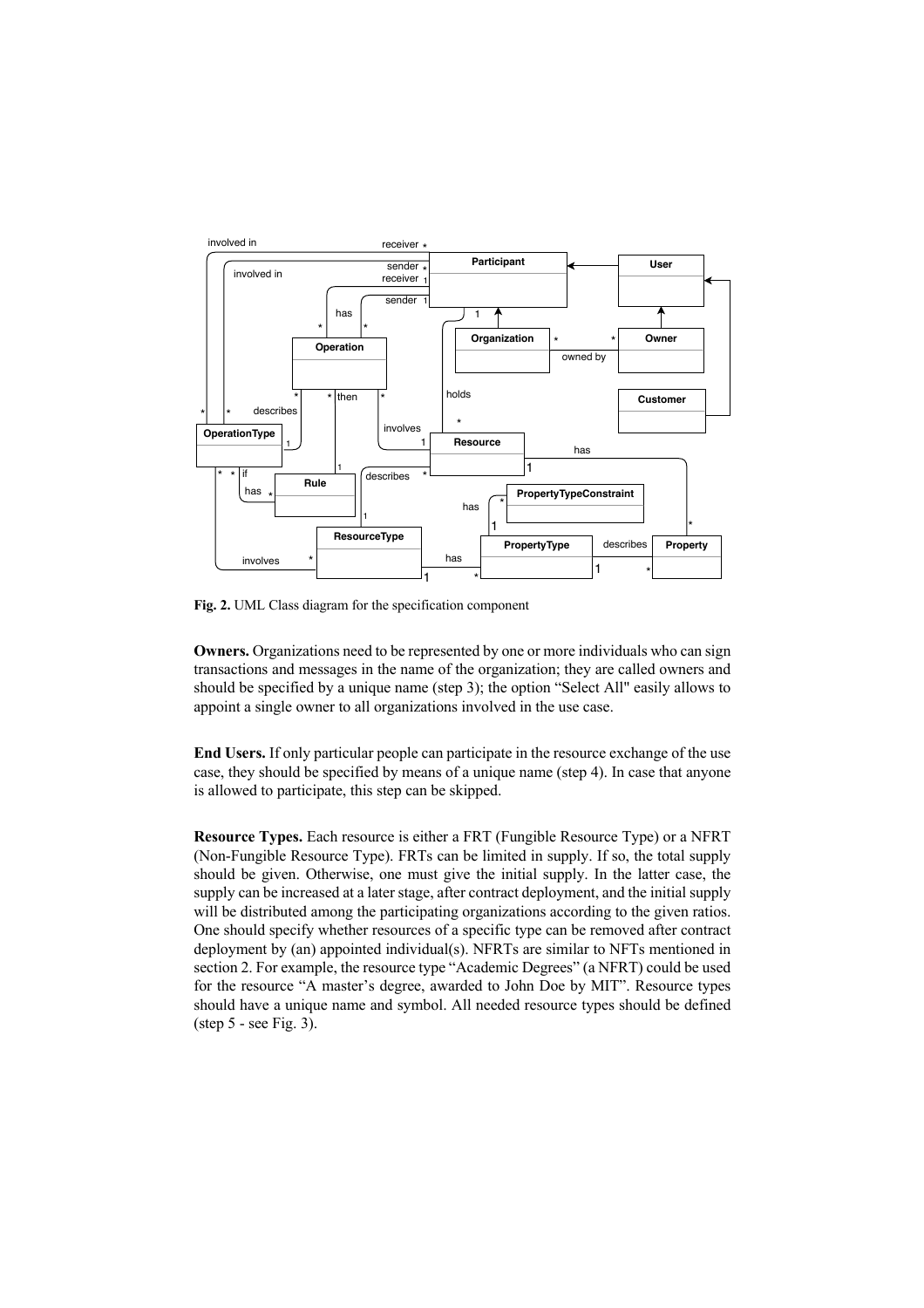#### Define a (Non-)Fungible Resource Type

#### Type

#### Fungible Resource Type

Resource Types can be fungible (interchangeable, e.g. currencies, points, ..) or non-fungible (unique items, e.g. artwork, game cards, master degrees...).

#### Name

Enter a name

## Symbol

Enter a symbol name (short name) Choose a symbol name (e.g.

version/abbreviation of the name) for the resource type.

Max 10 characters. Please only use letters and numbers.

Allow the supply of resources of this type to shrink,

even after application deployment (access rules can

 $\Box$  Existing resources can be removed after

 $\triangleq$ 

a short

Choose a name for the resource type, in order to easily remember it later. Please only use letters, numbers and hypens (-).

#### $\Box$  New resources can be generated after deployment

Allow the supply of resources of this type to grow, even after application deployment (access rules can be specified later).

#### The amount of resources should be limited

Limit the maximum amount of resources ever in existence of this type to be under a given threshold.

#### **Total Supply**

Enter the total supply

[+] Add Property Type

Enter the maximum amount of resources of this type that may ever be in circulation. This number should be greater than zero

## Initial Supply

deployment

be specified later).

#### Enter the initial supply

Out of the total supply, enter the amount of resources that should be in circulation at application deployment (on the blockchain). This amount should be less than or equal to the total supply.

Create & Save Resource Type

**Fig. 3.** User Interface: Step 5 - Define Resource Types

**Property Types.** In addition to the required properties, resources may have some optional properties. These properties are described by property types. For example, we can add the overall score and degree of distinction as additional properties to the resource type "Academic Degree", allowing to have the resource "A master's degree, awarded to John Doe by MIT", with 85/100 as overall score and great distinction as degree of distinction". Property types are defined in step 5 by means of a unique name, a data type, and an optional constraint pattern to limit its possible values.

**Operation Types.** An operation will correspond to an immutable data modification in the network, such as the change of ownership of a resource. An operation type defines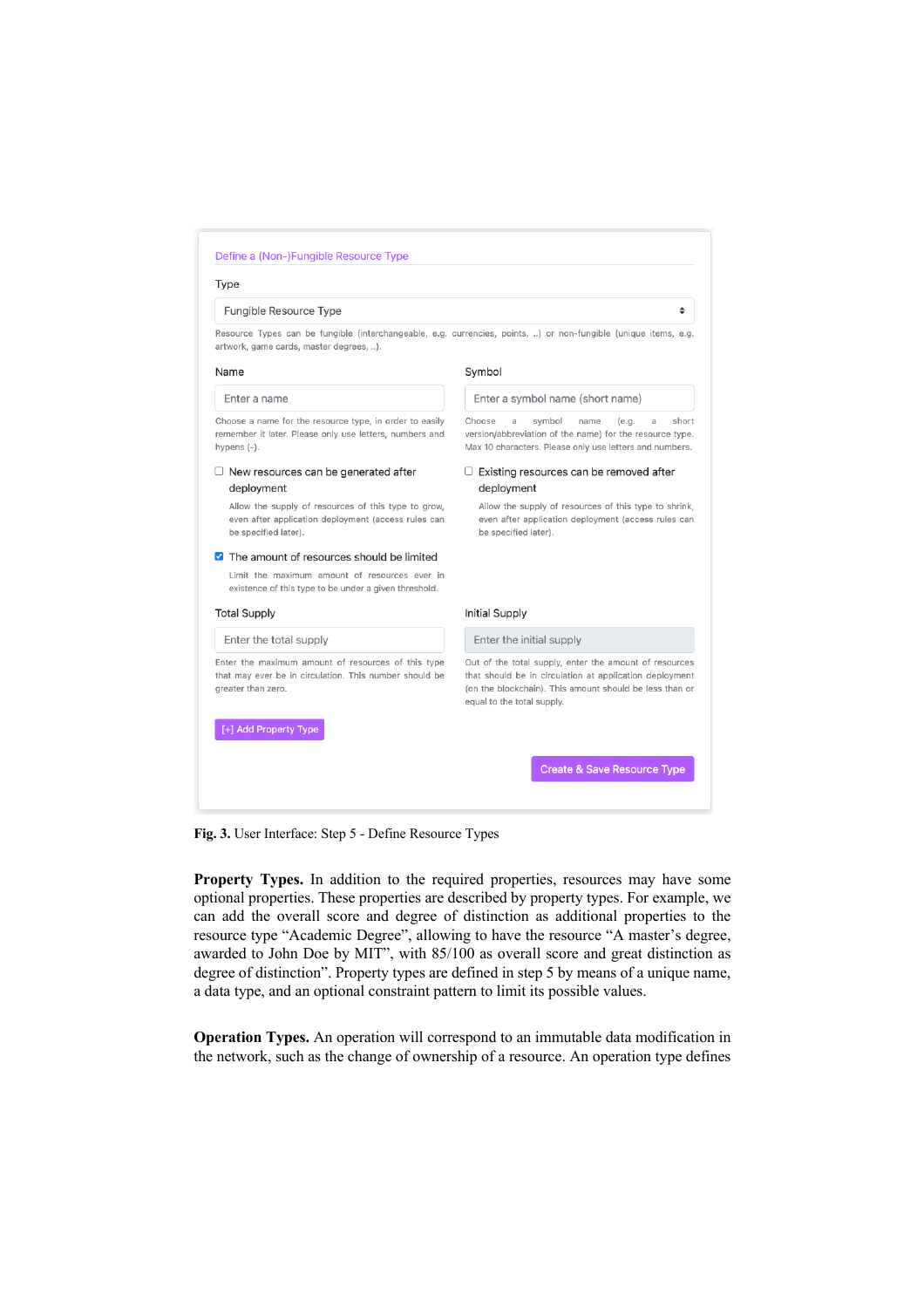the properties of similar operations, such as the possible sender(s) and receiver(s), and resource types. All types of operations that may occur in the use case should be defined in step 6 (Fig. 4). Note that only transactions compliant with a defined operation type can be executed after deployment.

| Description (*)                                              |                                                                                   |
|--------------------------------------------------------------|-----------------------------------------------------------------------------------|
| Enter a description                                          |                                                                                   |
| resource types to Customers                                  | Give a description for this operation type. E.g.: Organizations may transfers all |
| Senders (*)                                                  |                                                                                   |
| Select: All Participants   All Organizations   All Customers |                                                                                   |
|                                                              |                                                                                   |
| Select                                                       |                                                                                   |
| Choose all possible senders for this operation type.         |                                                                                   |
|                                                              |                                                                                   |
| Resource Types (*)                                           |                                                                                   |
| Select: All Resource Types                                   |                                                                                   |
| Select                                                       |                                                                                   |
| Choose all possible resource types for this operation type.  |                                                                                   |
|                                                              |                                                                                   |
| Receivers (*)                                                |                                                                                   |
| Select: All Participants   All Organizations   All Customers |                                                                                   |
| Select                                                       |                                                                                   |
| Choose all possible receivers for this operation type.       |                                                                                   |

**Fig. 4.** User Interface: Step 6 - Define Operation Types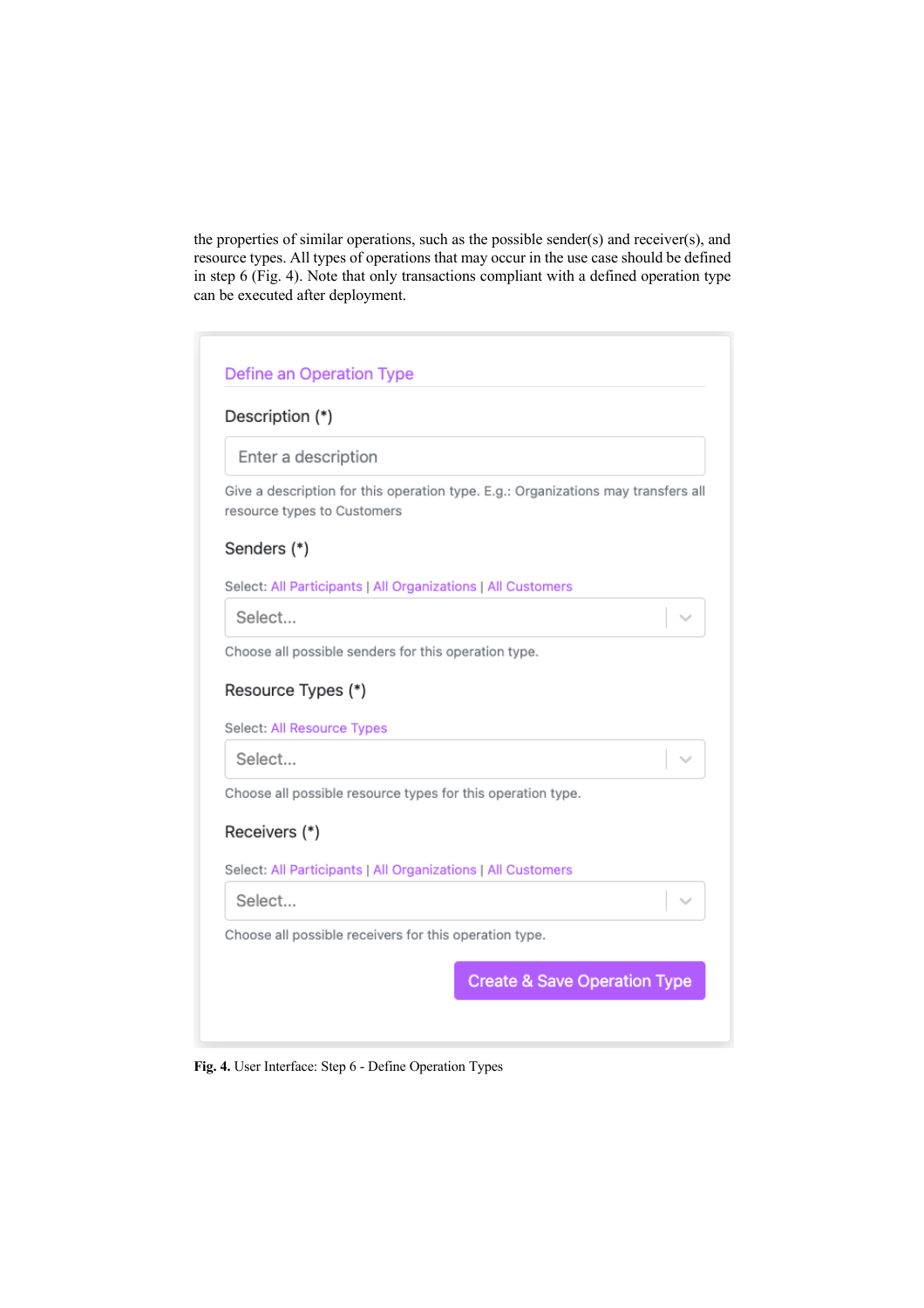**Rules.** A rule allows to define requirements and constraints for operation types and operations, i.e., what type of operations should take place in order to execute (an)other specified operation(s). A rule contains one or more IF- and THEN statements. An IF statement has the purpose of looking for specific executed operations on the network. For this, it uses a set of conditions involving constraints on the sender(s), resource type(s) and amount(s), and the receiver(s) of an operation. Multiple senders, receivers, resource types and an amount (range) can be specified. Fig. 5 shows an example IF statement. During deployment, an IF statement is fulfilled when at least one matching operation is found. THEN statements describe what operations to execute when all IF statements of a rule are fulfilled. They have only one sender, resource type, amount, and receiver. To allow the specification of dynamic rules, variables and wildcards can be used. A variable refers to a sender, receiver, resource type, or amount used in a previous statement. They are generated on the fly, for every statement. For example, in any THEN statement, one can refer to a receiver in any previous IF statement, by selecting "Receiver from IF Statement 'X'" (see Fig. 6). Additionally, certain wildcards can be used by the sender and receiver fields of IF statements, such as "All Organizations" or "Any Organization except 'X'". The latter allows to invert a selection, e.g., in a scenario where the participating organizations are "Store 1", "Store 2" and "Store 3", the possible sender(s) of an IF statement where the "except Store 1" was selected, would be "Store 2" and "Store 3". A combination of variables and wildcards is possible. The grammar for the rules is as follows:

```
<rule> ::= if(<ifstmts>) <thenstmts> 
<ifstmts> ::= <ifstmt>; {<ifstmts>}
<thenstmts> ::= <thenstmt>; {<thenstmts>}
<ifstmt> ::= <operationtype>, ar(<amtrange>)
<thenstmt> ::= <operation>
<operationtype> ::= snd(<senders>), rt(<resoucetypes>), rcv(<receivers>)
<operation> ::= snd(<sender>), rt(<resoucetype>), a(<amt>), rcv(<receiver>)
<senders> ::= <orgs>|<custs>
<sender> ::= <org>|<cust>
<receivers> ::= <orgs>|<custs>
<receiver> ::= <org>|<cust>
<orgs> ::= <org> {<orgs>}
<custs> ::= <cust> {<custs>}
<rts> ::= <frts>|<nfrts>
<frts> ::= <frt> {<frts>}
<nfrts> ::= <nfrt> {<nfrts>}
<org> ::= ? all orgs from step 2 ?|<var>
<cust> ::= ? all custs from step 4 ?|<var>
<frt> ::= ? all FRTs from step 5 ?|<var>
<nfrt> ::= ? all FRTs from step 5 ?|<var>
<amtrange> ::= <amt>|<amt>-><amt>
<amt> ::= <number>|<var>|any
<var> ::= ? all generated variables on-the-fly ?
<number> ::= ? all existing numbers ?
```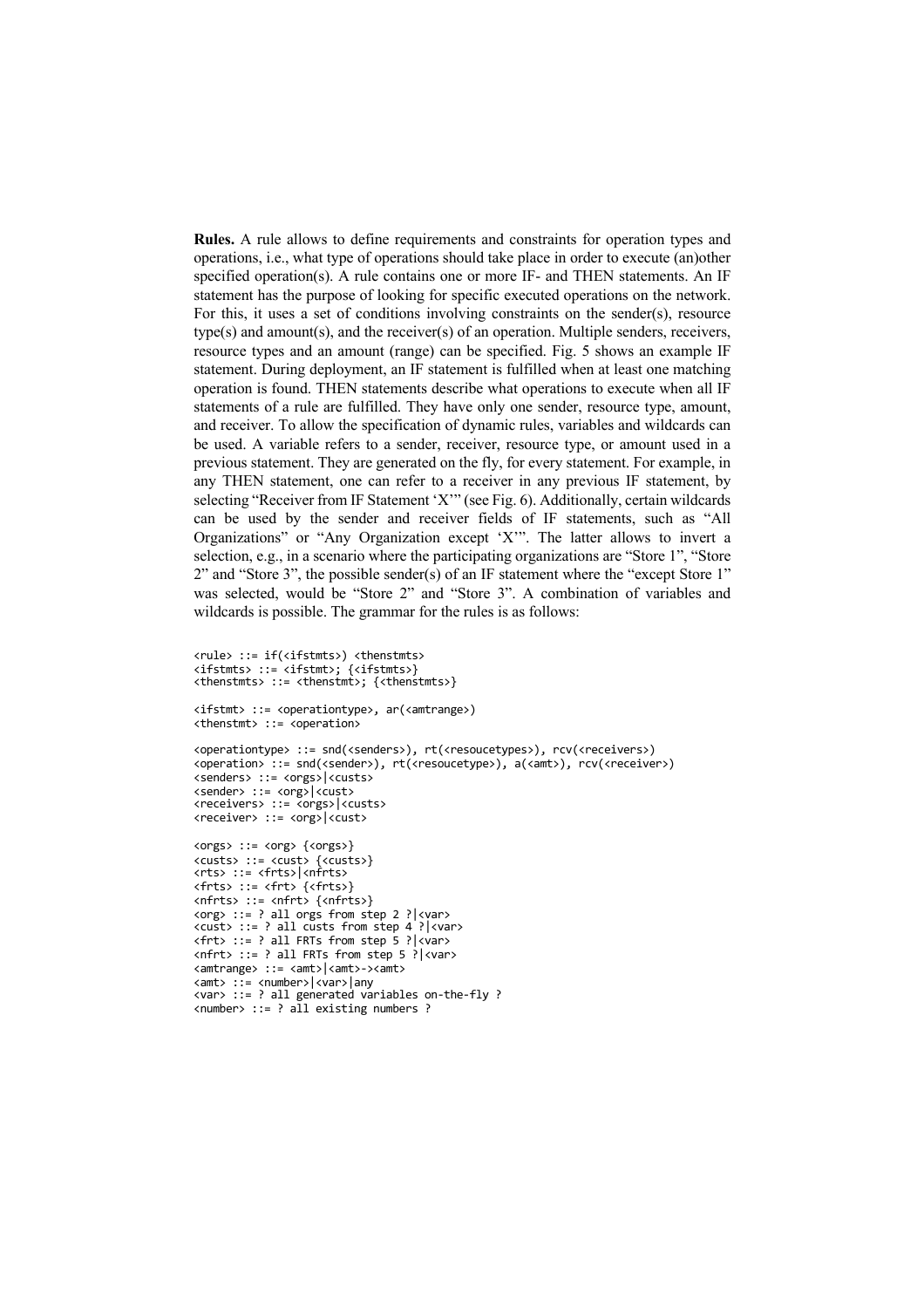|                      |                                                             | [+] Add IF Statement                                                           |
|----------------------|-------------------------------------------------------------|--------------------------------------------------------------------------------|
| Statement 1 (Delete) |                                                             |                                                                                |
| Senders (*)          |                                                             | Invert selection                                                               |
|                      | Select: Any Organization   Any Customer                     |                                                                                |
|                      | [O] Store 1 x [O] Store 2 x                                 | ×                                                                              |
|                      | Choose all possible senders for this operation type.        |                                                                                |
|                      | Resource Types and Amount Range (*)                         |                                                                                |
|                      | Select: Any Fungible RT   Any Non-Fungible RT               |                                                                                |
| [FRT] Loyalty Coin x |                                                             | $\times$ $\sim$                                                                |
|                      | Choose all possible resource types for this operation type. |                                                                                |
| $[1,100]$ ×          |                                                             | $\times$ $\overline{\phantom{0}}$                                              |
|                      |                                                             | Enter a quantity such as 1,2,3 or amount range such as [1,20] (use \$ for any) |
| Receivers (*)        |                                                             | Invert selection                                                               |
|                      | Select: Any Organization   Any Customer                     |                                                                                |
| [C] Any Customer x   |                                                             | ×                                                                              |
|                      | Choose all possible receivers for this operation type.      |                                                                                |

**Fig. 5.** User Interface: Step 7 - Define Rules - IF Statement

## **4.3 Layer 1 – Use Case Interaction**

The "Use Case Interaction" component is a web app generated for a specified use case that allows organizations and end-users to consult their digital resources and transfer these resources amongst each other. The web application calls smart contracts functions, which result in transactions and state changes (such as balance of currencies or change of ownership of resources) on the blockchain.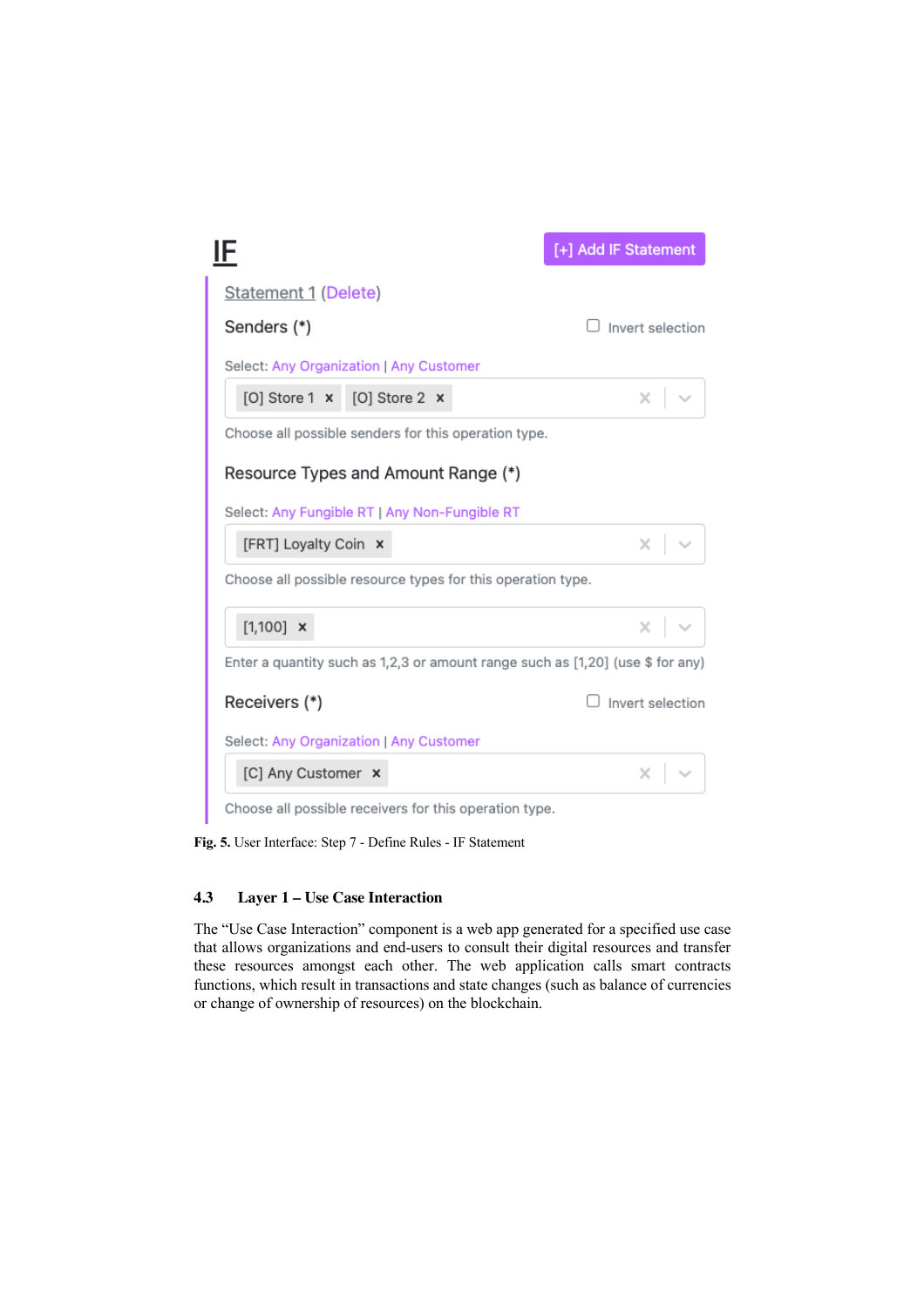| <b>THEN</b>                                                                   | [+] Add THEN Statement |
|-------------------------------------------------------------------------------|------------------------|
| <b>Statement 1 (Delete)</b>                                                   |                        |
| Senders (*)                                                                   |                        |
| Select                                                                        |                        |
| [O] Store 1                                                                   |                        |
| [O] Store 2                                                                   |                        |
| [C] Any Customer                                                              |                        |
| Sender from IF Statement 1                                                    |                        |
| Receiver from IF Statement 1<br>معروفهم محافيه اممناه معمولهم يبعد<br>------- |                        |

**Fig. 6.** User Interface: Step 7 - Define Rules - Use of Variables

## **4.4 Layer 2 – Smart Contract Generation**

This layer generates the smart contracts necessary to deploy the use case, based on the information collected in the previous layer. As explained in section 2, it is important to consider smart contract size. Therefore, the generator distributes the logic across different smart contracts, including a controller, a contract for each token and each organization, a contract for the rules as well as the transactions, and a migrations contract. We have provided an implementation for the Solidity programming language, but one can easily add implementations for other smart contract languages.

We briefly explain below how the concepts from layer 1 are implemented in smart contracts. Note that in blockchains: (1) wallets are means used to identify individual end users (instead of traditional login and password), allowing them to hold resources, sign transactions and messages [29]; and (2) smart contracts are means used to facilitate interactions across wallets and other smart contracts.

**Organizations and Owners.** Typically, organizations are not controlled by a single person, but by multiple individuals instead. As explained earlier, we introduced organization owners for this. These should be able to sign transactions and messages in the name of the organization. Therefore, a contract holding the logic for the organizations and its owners will be generated, ensuring that the owners have the permission to execute transactions or sign messages on behalf of the organization.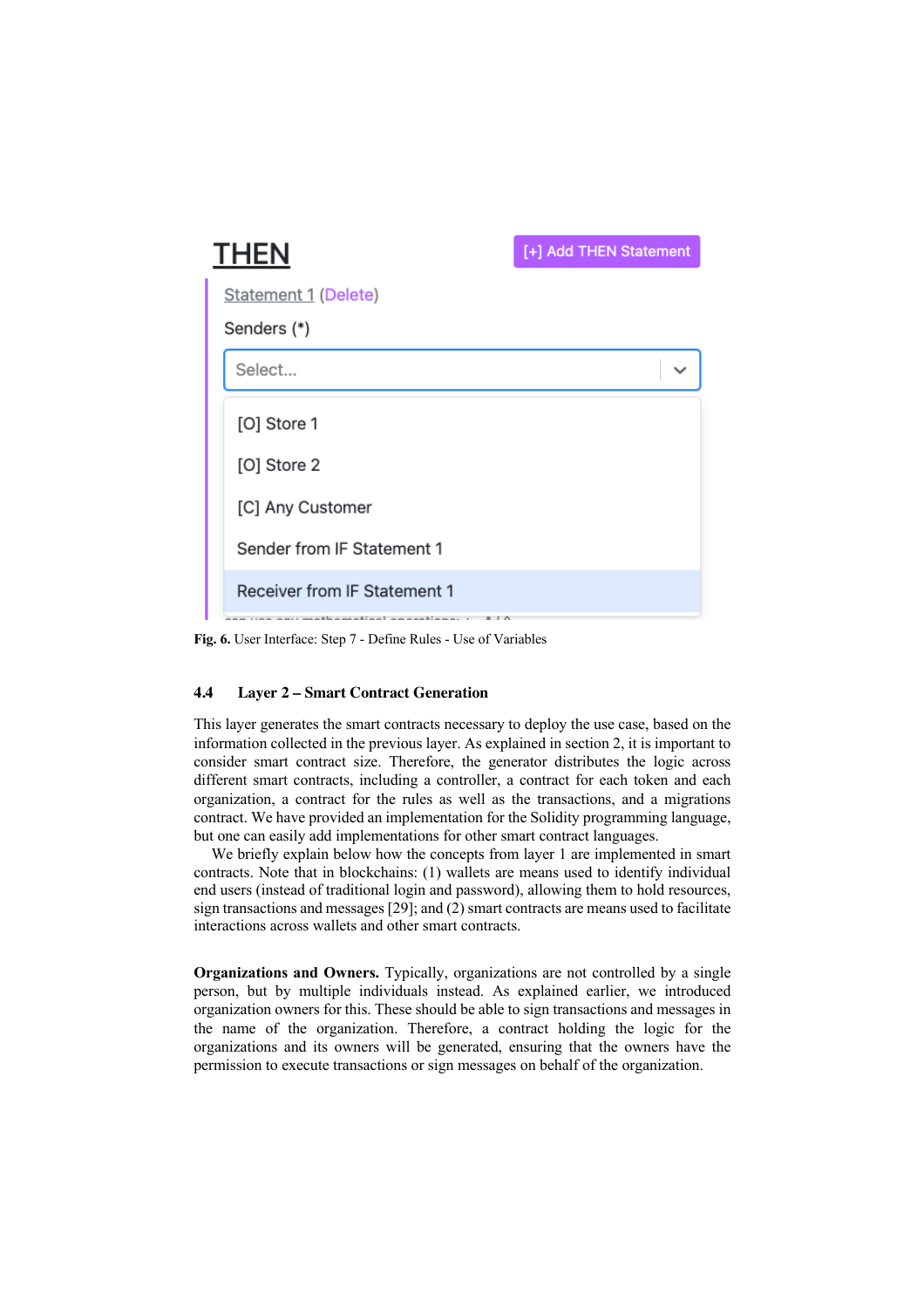**End Users.** Each end user is an individual who may hold, receive, or spend resources. Therefore, each end user will be represented by a wallet.

**Resource Types and Resources.** As the token standards indicate, a token specification on a blockchain is implemented by means of a smart contract [14, 15]. That contract can generate tokens compliant with their specification. As such, a resource type will be implemented by a token specification contract, while a resource will be an instance generated by such contract (represented by a token).

**Property Types and Properties.** Additional properties of a resource will be stored as fields or functions in the token contract corresponding with the resource type. As such, resources having properties in layer 1, correspond to tokens having field values or functions in layer 2.

**Operation Types and Operations.** Operations in layer 1 correspond to blockchain transactions in layer 2, and defined operation types correspond to allowed transactions on the blockchain. Transactions which do not correspond to a defined operation type will revert.

**Rules.** A rule will be implemented with one or more function(s) in Solidity.

### **4.5 Blockchain Network**

The blockchain network will allow interactions with and deployment of smart contracts. The network of deployment can be chosen during use case setup.

### **4.6 Advantages**

The structure of the framework, and the use of decoupled layers, has a couple of advantages. First, when organizations want to adapt a use case or migrate the use case to a different network, one may redeploy a new copy of the contracts with a simple click, since use case specifications are stored on a (centralized) backend. Note that this backend only stores the data needed to generate the contracts for the use case. The actual interaction of the end users with the generated contracts for the use case occurs on the (decentralized) blockchain, and the generated smart contracts are shown to the user before final deployment on the blockchain (to ensure transparency).

Also, as discussed above, Layer 2 is currently implemented to support the Solidity programming language. However, if another blockchain is desired, or if one wants to add the ability to map the use cases to a different program language (e.g. Rust<sup>5</sup> for Solana), the framework can be extended by adding a new implementation to Layer 2 to support that program language.

<sup>5</sup> https://docs.solana.com/developing/on-chain-programs/developing-rust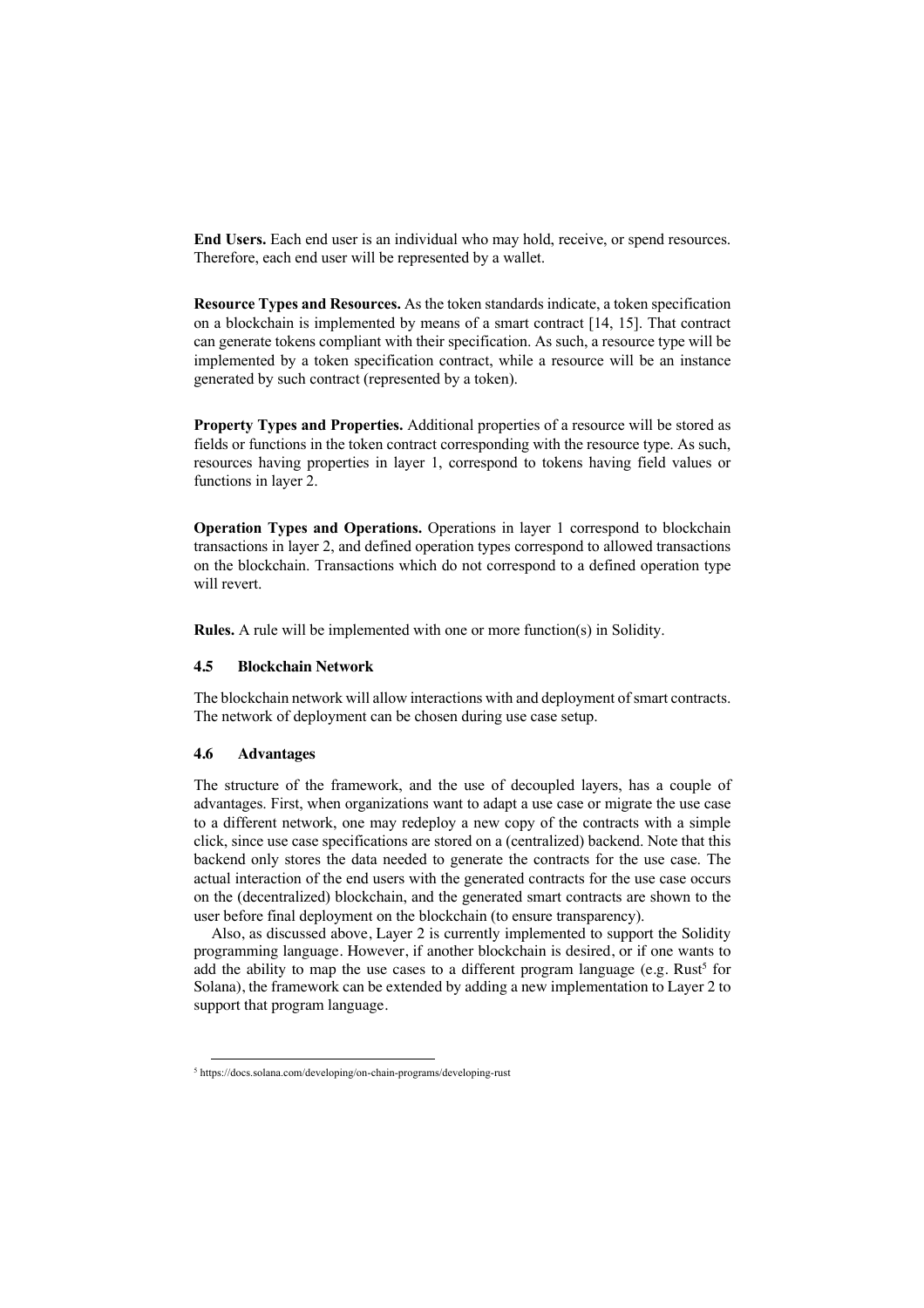## **5 Use Case Specifications - Examples**

We illustrate the process of specifying a use case by two use case examples. Note that use cases can be deployed on various blockchains, such as Ethereum, Binance Chain and Cardano. Each has its advantages and disadvantages, such as popularity (e.g. social community), trustworthiness (e.g. degree of decentralization), efficiency (e.g. transaction speed) and cost (e.g. transaction fees, gas price, .. ). Proper consideration must be given to above factors before deploying the use case on a certain blockchain.

### **5.1 Loyalty Programs**

In loyalty programs, stores offer rewards to customers as an incentive for their frequent or recurring purchases. Such programs are offered in different forms: loyalty points, punch cards, cash back programs, and more, as the analysis in [30] shows. In this use case example, we will consider loyalty points. In most current systems, the customer can only use its points in the same store or a store from the same business group, and does not hold true ownership of its points as explained in the introduction. Making use of the described framework, we can generate an application serving a loyalty program where the customer could for instance earn points in store A by buying water packs and spend these points in store B to get a free cold drink (instead of a water bottle from store A). For this, and depending on their business model, stores A and B will have to agree on a settlement contract. A possible option could be that store B needs to return 15% of the points the customer spent in its store, to store A, since the points rewarded to the customer were issued by store A. We now illustrate the specification of this use case. For this use case, steps 1 to 5 are obvious. In step 6, we define two operation types: (1) stores need to be able to award loyalty points to customers and (2) customers need to be able to spend them in stores.

Using the given grammar, these operation types are defined as follows:

```
<operationtype> -> snd(all_orgs), rt(loyalty_coin), rcv(all_custs)
<operationtype> -> snd(all_custs), rt(loyalty_coin), rcv(all_orgs)
```
In step 7, we define the 15% return rule. In natural language, this rule could be formulated as follows: "IF a store awards loyalty points to a customer AND that customer spends those points (same amount or less) in another store, THEN this second store will pay the first store 15% of the received points as compensation". Using the grammar, the rule is as follows:

```
<rule> -> 
 if(snd(store_a store_b), rt(loyalty_coin), rcv(any_customer), ar(any); snd(receiver_from_if_1), rt(rt_from_if_1),
          rcv(any_except_sender_from_if_1), ar(0->amt_from_if_1);)
 then(snd(receiver_from_if_2), rt(rt_from_if_2), a(amt_from_if_2*0.15), 
            rcv(sender from i\overline{f} 1);)
```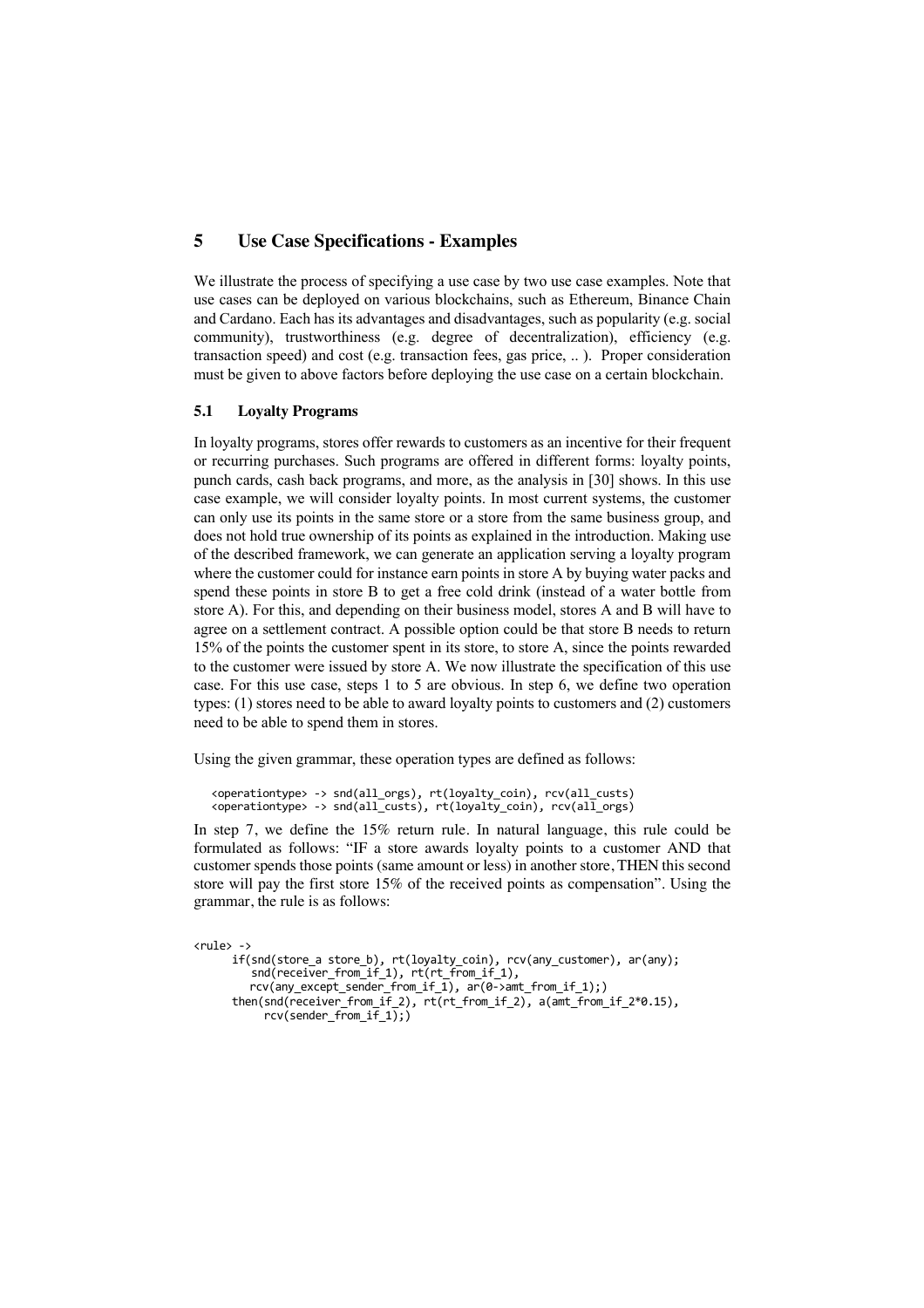#### **5.2 University Collaboration**

Most academic institutions store degrees issued to their students on their own and/or government-controlled, centralized infrastructure and provide a verified paper degree to the student. This does not give the student true ownership of the degree: in case of doubt, other institutions will verify the ownership of the degree by contacting the issuing institution. Making use of the proposed framework, a system can be developed that allows a student to prove to any party that he/she holds the degree. Also, constraints can be easily set up. As an example rule, one can specify that the student that wants to enroll in a university will only receive an enrollment certificate of the university when he/she has a secondary education certificate and he/she has deposited enough budget (e.g., expressed in "university coins") to pay for the enrollment.

We now illustrate the specification of this use case in our framework. For this use case, steps 1 to 5 are obvious. In step 6, we define three operation types: (1) secondary schools should be able to award students with secondary education certificates; (2) universities should be able to award students with enrollment certificates and (3) students should be able to pay universities for enrollment:

```
In step 7, we define a rule which requires students to pay (for the enrollment) (e.g., "10" 
university coins) before receiving their enrollment certificate. Moreover, the students 
should have received a secondary education certificate. In natural language: "IF any 
school awarded a secondary education certificate to a student AND that student will 
receives an enrollment certificate from a university, THEN that student needs to pay 
'10' university coins" to this university: 
<operationtype> -> snd(all_schools), rt(se_cert), rcv(all_students)
<operationtype> -> snd(all_univs), rt(enr_cert), rcv(all_students)
<operationtype> -> snd(all_students), rt(univ_coin), rcv(all_univs)
```

```
<rule> -> if(snd(any_school), rt(se_cert), rcv(a_student), ar(1);
              snd(any_univ), rt(enr_cert), rcv(receiver_from_if_1))
           then(snd(receiver_from_if_1), rt(university_coin), a(10), 
               rcv(sender from if 2);)
```
## **6 User Study**

A pilot user study has been performed for the Use Case Specification web application developed for Layer 1. The purpose of this first user study was to investigate the usability of the tool for the target audience (business-level people), as well as to evaluate the terminology and principles used. It concerned a formative evaluation [31], i.e., an evaluation conducted during development to investigate whether improvements to the product are needed.

At the time of writing, the pilot study was performed by one participant but in the coming time more people will be asked to participate. The participant was a male, 56 years old, studied Bachelor of Engineering, worked as an Engineer and managed a family-owned business. Currently, he is director of a company and an independent Salesman. This person did not have any knowledge of blockchain or smart contracts.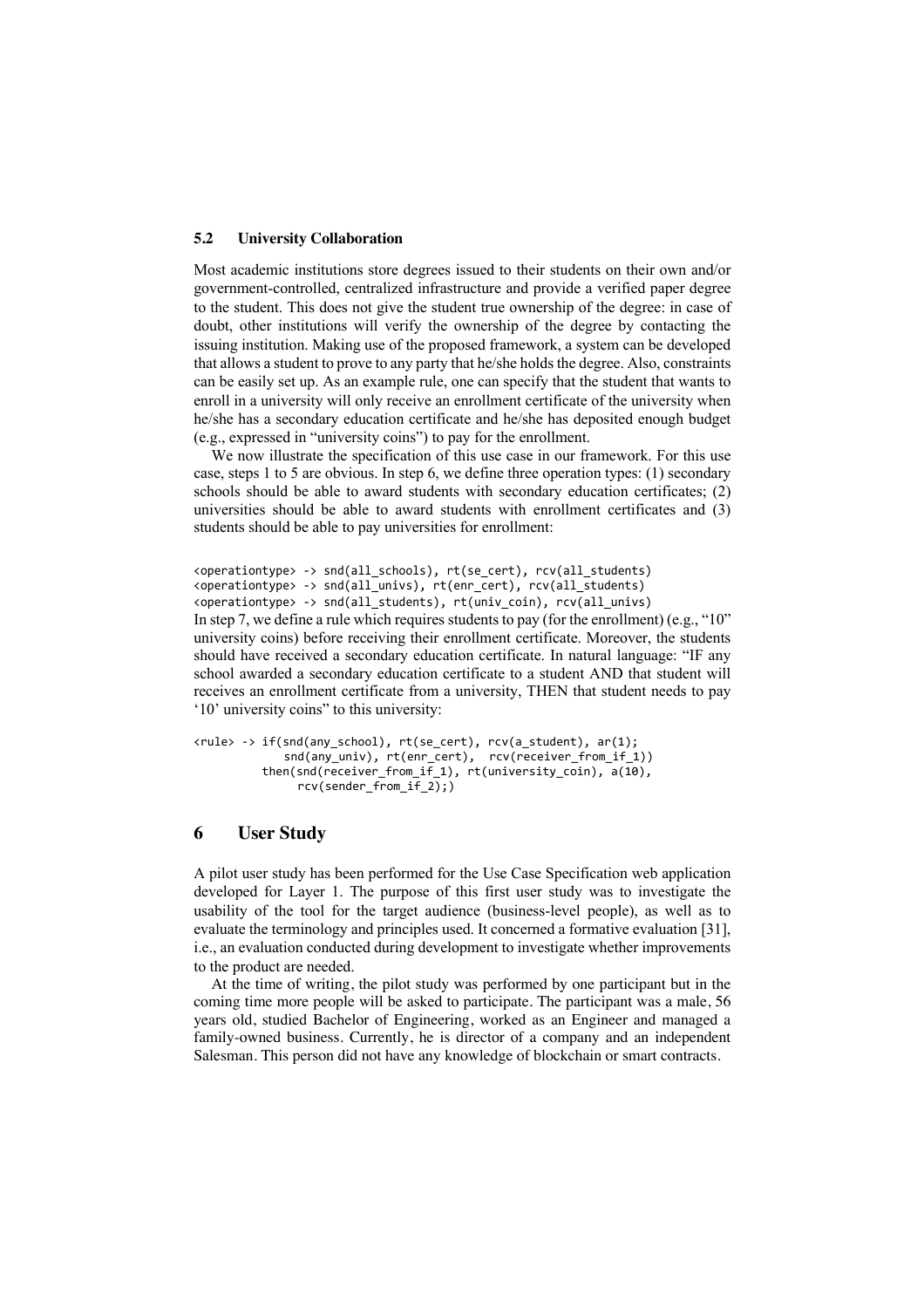### **6.1 Setup of an Evaluation Session**

We start with providing the participant with background information on the framework and its goal. It is explicitly mentioned that the goal of the user study is to evaluate the ease with which the tasks can be done with the web application's user interface by people without IT background. The participant is also informed that (s)he will be asked to fill in a questionnaire about the application that would cover the following topics: Attractiveness, Efficiency, Perspicuity, Dependability, Intuitive Use, Clarity, and Response Behavior. At any point during the study the participant can ask for clarifications or more information. Each evaluation session is performed under the supervision of the first author. The participant is encouraged to speak aloud while interacting with the system and is observed while performing the task, which is using the web application for specifying a use case that the participant can propose himself.

Next, a semi-structured interview takes place, involving filling in a questionnaire, as well as answering open questions.

As an introduction to the task, a demonstration of the user interface is given by browsing through the different steps of the application, giving the participant an idea on how to use it (without providing a detailed explanation). As a reference, we use and explain the "Loyalty Points" use case, mentioned in section 5.1. This takes about 30 minutes in total. Afterwards, we ask the participant to propose a use case (suitable for this framework) and specify this use case with the web application. The participant is guided, and explanations are given when needed.

For the questionnaire, UEQ+6 is used, being a modular extension of the User Experience Questionnaire (UEQ). The following modules are included: Attractiveness, Efficiency, Perspicuity, Dependability, Intuitive Use, Clarity, and Response Behavior. In total, there are 5 questions with opposing pairs of product properties and 7 grades per pair for indicating the level of agreement with the terms. In UEQ+, the pairs are organized into groups related to one single aspect. For each group, the participant can state his or her opinion about the level of importance of the respective aspect. After having filled out the questionnaire, the participant is asked to clarify his/her answers.

Next, open questions regarding the usability of the web application are asked. The questions are about the naming conventions used, possible system improvements, intuitiveness, clarity of the application, clarity of the given oral introduction (explaining the system), and whether the participant would use such system in his/her business. For the questionnaire and the interview about 30 minutes in total is foreseen.

### **6.2 Results**

The participant was able to finish the specification of the use case. Devising a use case took about one hour and entering its specification in the web application also took one hour. The use case he proposed was a mobility reward system, with the goal to make public transport cheaper and more accessible. A collaboration between stores and public transport, allows customers to earn mobility points in stores during shopping,

<sup>6</sup> https://ueqplus.ueq-research.org/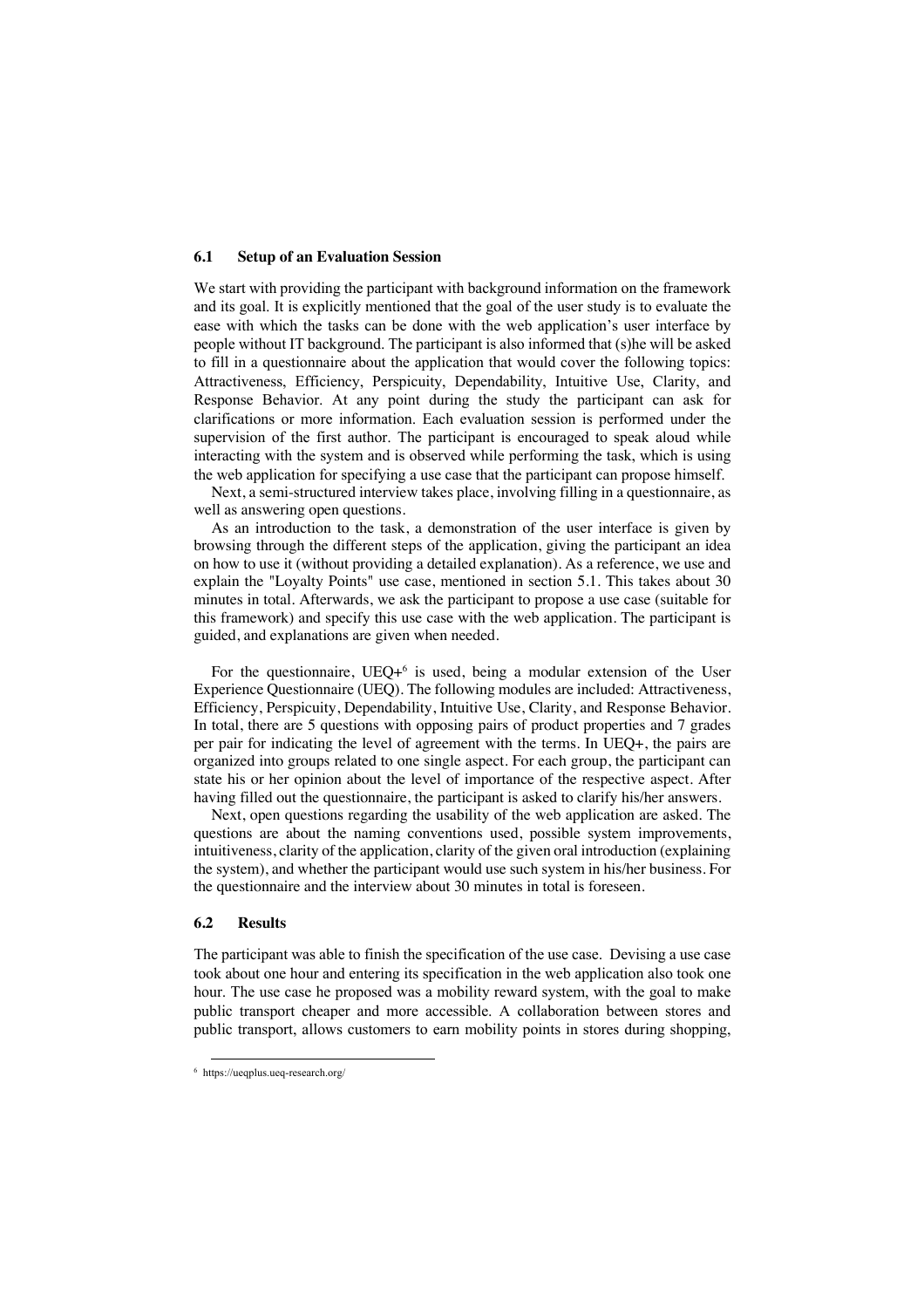which they can use later as a payment method for public transport services, such as busses, trams, trains, public cycles, public e-steps, public cars and more.

According to the questionnaire, the participant experienced the user interface as: (1) quite attractive and pleasant in general, although the visibility and placement of some of the UI elements can be improved; (2) efficient and fast, though sometimes impractical (prefers more visual guidance); (3) overall perspicuous, though the learnability and ease of use could be improved by more visual guidance; (4) very dependable; (5) very intuitive; (6) organized, structured, ordered and well-grouped; (7) quite responsive; and the participant was very happily surprised by the ability to define "rules" in the user interface, since it allows to define settlements between businesses, without the need for trusted third parties (as in traditional businesses).

During the interview, the participant gave a more in-depth explanation of his opinion on certain aspects. The participant found the used naming conventions very clear, except for the terms "use case" and "mapper". By means of the oral introduction, the participant understood and could interpret all parts of the user interface. As a suggestion to improve the system, he suggested offering more guidance during the different steps, preferably by using a "pop-out effect"<sup>7</sup> as well as the ability to use existing monetary resources (e.g., such as Bitcoins or stablecoins like USDT<sup>8</sup>) in the rules section. He stated that all parts of the user interface were clear and well-organized, except for the specification of the "amount (range)" in the rules section (step 7), which was not very intuitive to him. He indicated that the system could definitely be useful for the participant's business.

During the performance of the task, we noted that the participant was often confused after creating an entity. It was not clear to him that sometimes multiple entities were needed (like for organizations, owners, operations, ...), and sometimes only one (like only one use case definition). This issue can be tackled by improving the guidance during the steps, as the participant suggested. In step 4, customers can be optionally defined. However, it was not clear to the participant that the definition of customers in step 4 is optional. This can be resolved by using the pop out effect.

### **6.3 Discussion**

We can conclude that the participant in general had a good experience with the user interface, enjoyed the functionality, but lacked a more in-depth, preferably visual, stepper-step guidance. The provided explanation at the beginning of the session was required for the participant. This means that a small introduction should be provided in the tool. All the usability issues the participant had, can be resolved by adding more guidance to the web application, as well as by adding and/or tweaking UI components where needed.

According to this participant, the product is quite plausible, enjoyable, and has high potential. Of course, as this is only the opinion of one person, but the purpose of this evaluation was to verify the approach and decisions taken (i.e., a so-called formative evaluation). After improving the software, a user evaluation with more participants will take place in order to be able to generalize the results.

<sup>7</sup> Occurs when one object visually pops out from the rest of the objects.

<sup>8</sup> https://tether.to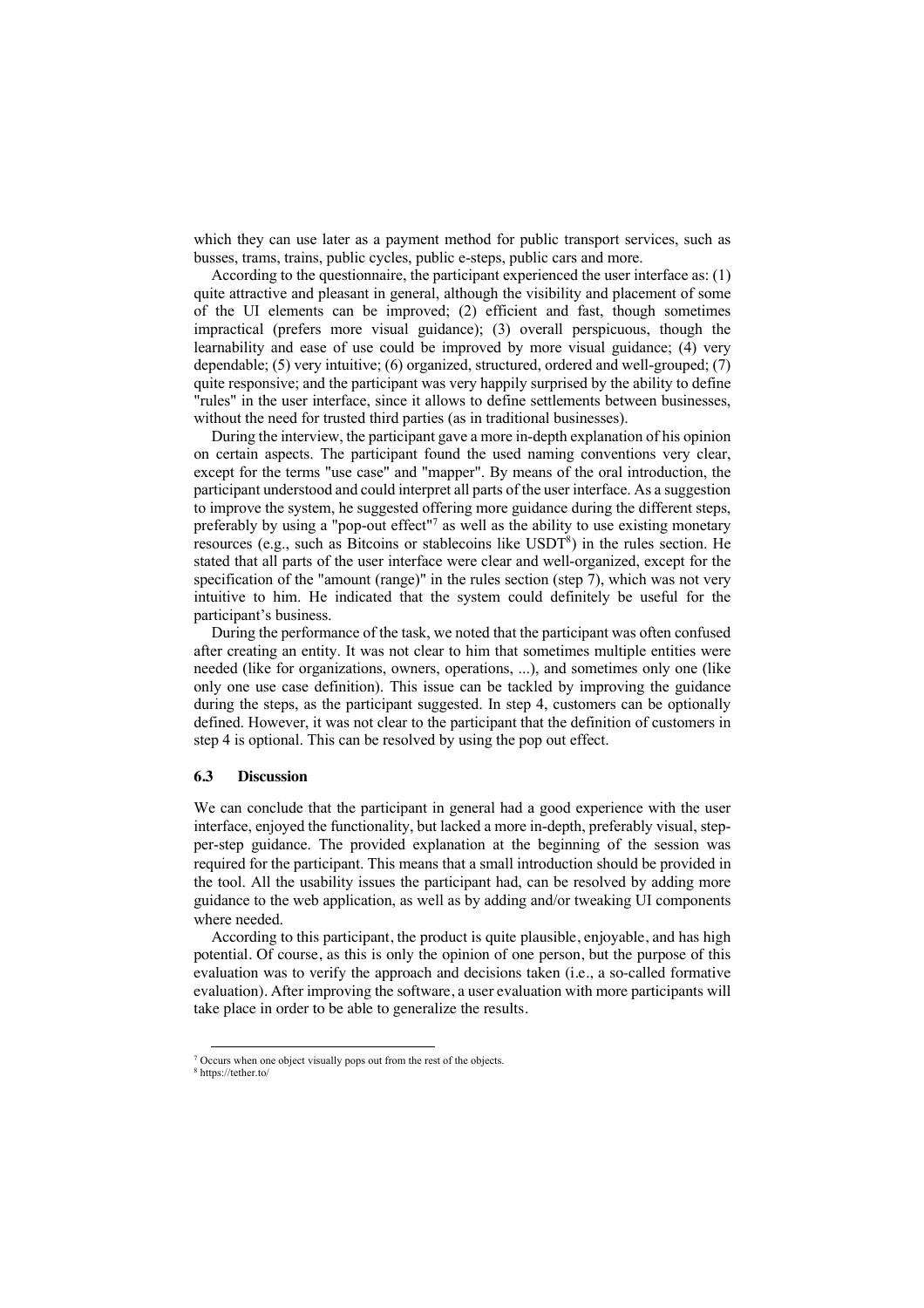## **7 Conclusion and Future Work**

We have presented a framework allowing the easy setup of systems for the exchange of resources between organizations and end users, in which the end users hold ownership of resources and can spend/use them across various organizations. We presented the principles used, as well as the layered architecture of the framework. The extensible character of the framework allows to add support for more implementation languages and networks.

The focus of the paper was on the specification layer that allows people without an IT background to specify their use case. This is supported by a web-based user interface. Other than specifying general information about the use case, the UI allows the user to express requirements and constraints by means of IF-THEN rules. We illustrated the specification by means of two use case examples.

Currently, the user interface is improved based on the feedback of the user study and a user evaluation with more participants is set up. Future work related to Layer 1 of the framework includes the development of a multi-user version (allowing multiple users to access the same use case), adding rules that allow the definition of resource types in statements based on individual properties, and using network native currencies (such as Ethereum) in the rule definitions.

## **References**

- 1. Golosova, J., Romanovs, A.: The advantages and disadvantages of the blockchain technology. 2018 IEEE 6th Work. Adv. Information, Electron. Electr. Eng. AIEEE 2018 - Proc. (2018). https://doi.org/10.1109/AIEEE.2018.8592253.
- 2. Scherer, M.: Performance and Scalability of Blockchain Networks and Smart Contracts. (2017).
- 3. Underwood, S.: Blockchain beyond bitcoin. Commun. ACM. 59, 15–17 (2016). https://doi.org/10.1145/2994581.
- 4. Nakamoto, S.: Bitcoin: A Peer-to-Peer Electronic Cash System Whitepaper, https://bitcoin.org/bitcoin.pdf, last accessed 2021/07/21.
- 5. Christidis, K., Devetsikiotis, M.: Blockchains and Smart Contracts for the Internet of Things. IEEE Access. 4, 2292–2303 (2016). https://doi.org/10.1109/ACCESS.2016.2566339.
- 6. Giancaspro, M.: Is a 'smart contract' really a smart idea? Insights from a legal perspective. Comput. Law Secur. Rev. 33, 825–835 (2017). https://doi.org/10.1016/J.CLSR.2017.05.007.
- 7. Binance Smart Chain: A Parallel Binance Chain to Enable Smart Contracts Motivation.
- 8. Cardano | Home, https://cardano.org/, last accessed 2021/07/11.
- 9. Polkadot: Vision for a Heterogeneous Multi-Chain Framework, https://github.com/ethereum/wiki/wiki/Chain-Fibers-Redux, last accessed 2021/07/05.
- 10. Solana: Build crypto apps that scale | Scalable Blockchain Infrastructure: Billions of transactions & counting, https://solana.com/, last accessed 2022/03/31.
- 11. Pierro, G.A., Rocha, H.: The influence factors on ethereum transaction fees. Proc. 2019 IEEE/ACM 2nd Int. Work. Emerg. Trends Softw. Eng. Blockchain, WETSEB 2019. 24–31 (2019). https://doi.org/10.1109/WETSEB.2019.00010.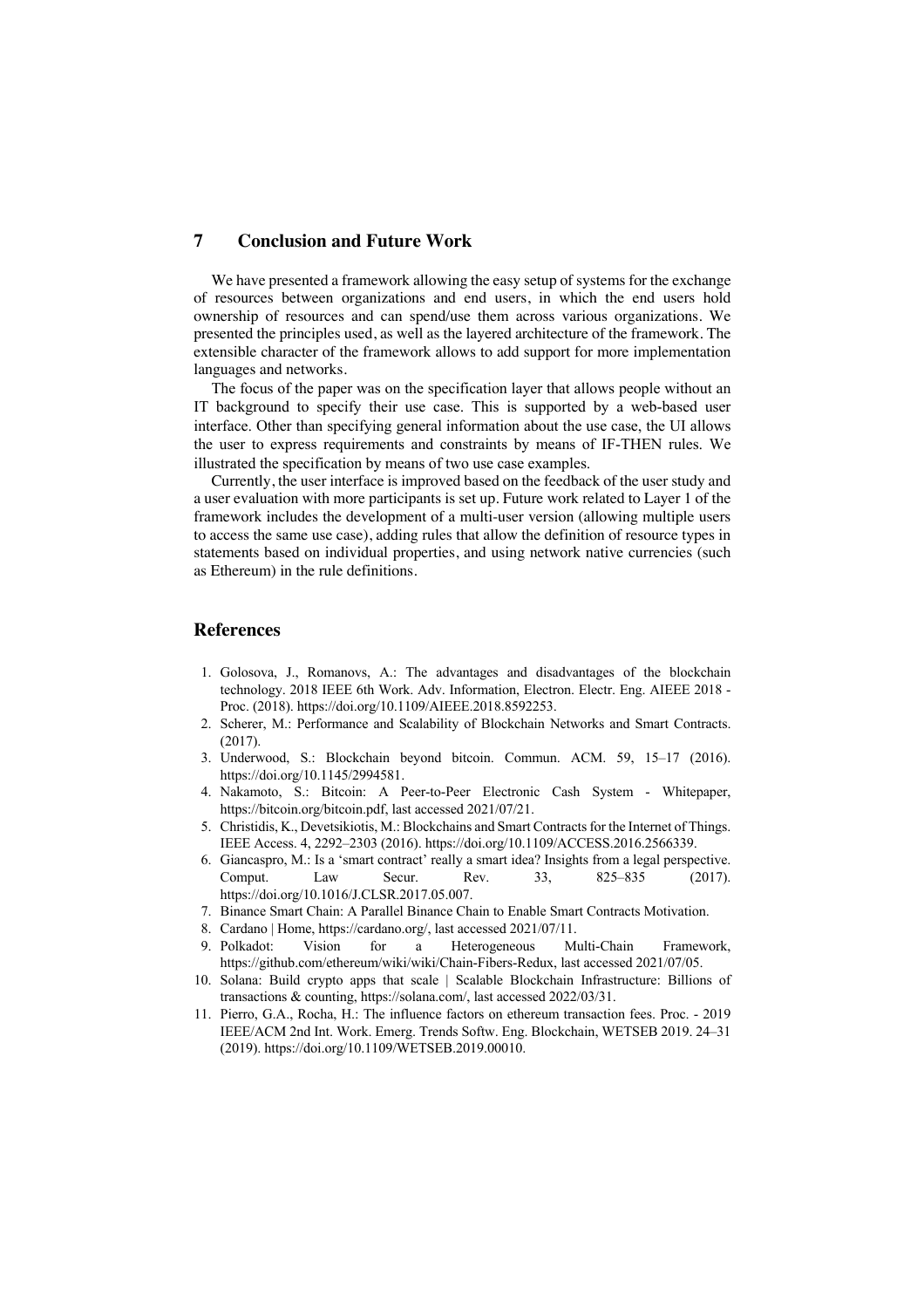- 12. Sweet Tools for Smart Contracts | Truffle Suite, https://www.trufflesuite.com/, last accessed 2021/07/11.
- 13. Embark into the Ether. | Embark, https://framework.embarklabs.io/, last accessed 2021/07/11.
- 14. Di Angelo, M., Salzer, G.: Tokens, Types, and Standards: Identification and Utilization in Ethereum. In: Proceedings - 2020 IEEE International Conference on Decentralized Applications and Infrastructures, DAPPS 2020. pp. 1–10. Institute of Electrical and Electronics Engineers Inc. (2020). https://doi.org/10.1109/DAPPS49028.2020.00001.
- 15. ERC | Ethereum Improvement Proposals, https://eips.ethereum.org/erc, last accessed 2021/07/12.
- 16. ERC-20 Token Standard | ethereum.org, https://ethereum.org/en/developers/docs/standards/tokens/erc-20/, last accessed 2021/07/12.
- 17. ERC-721 Non-Fungible Token Standard | ethereum.org, https://ethereum.org/en/developers/docs/standards/tokens/erc-721/, last accessed 2021/07/12.
- 18. EIP-1155: ERC-1155 Multi Token Standard, https://eips.ethereum.org/EIPS/eip-1155, last accessed 2021/07/12.
- 19. ERC20 Token Generator | Create ERC20 Token for FREE, https://vittominacori.github.io/erc20-generator/, last accessed 2021/07/05.
- 20. MetaMask, https://metamask.io/, last accessed 2021/07/05.
- 21. web3.js Ethereum JavaScript API web3.js 1.0.0 documentation, https://web3js.readthedocs.io/en/v1.3.4/, last accessed 2021/07/05.
- 22. BEP20 Token Generator | Create BEP20 Token for FREE on Binance Smart Chain, https://vittominacori.github.io/bep20-generator/, last accessed 2021/07/05.
- 23. OpenSea: Buy NFTs, Crypto Collectibles, CryptoKitties, Decentraland, and more on Ethereum, https://opensea.io/, last accessed 2021/07/05.
- 24. Astigarraga, T., Chen, X., Chen, Y., Gu, J., Hull, R., Jiao, L., Li, Y., Novotny, P.: Empowering Business-Level Blockchain Users with a Rules Framework for Smart Contracts. Lect. Notes Comput. Sci. (including Subser. Lect. Notes Artif. Intell. Lect. Notes Bioinformatics). 11236 LNCS, 111–128 (2018). https://doi.org/10.1007/978-3-030-03596- 9\_8.
- 25. López-Pintado, O., García-Bañuelos, L., Dumas, M., Weber, I., Ponomarev, A.: Caterpillar: A business process execution engine on the Ethereum blockchain. Softw. - Pract. Exp. 49, 1162–1193 (2019). https://doi.org/10.1002/SPE.2702.
- 26. Choudhury, O., Rudolph, N., Sylla, I., Fairoza, N., Das, A.: Auto-Generation of Smart Contracts from Domain-Specific Ontologies and Semantic Rules. Proc. - IEEE 2018 Int. Congr. Cybermatics 2018 IEEE Conf. Internet Things, Green Comput. Commun. Cyber, Phys. Soc. Comput. Smart Data, Blockchain, Comput. Inf. Technol. iThings/Gree. 963–970 (2018). https://doi.org/10.1109/CYBERMATICS\_2018.2018.00183.
- 27. He, X., Qin, B., Zhu, Y., Chen, X., Liu, Y.: SPESC: A Specification Language for Smart Contracts. Proc. - Int. Comput. Softw. Appl. Conf. 1, 132–137 (2018). https://doi.org/10.1109/COMPSAC.2018.00025.
- 28. Ben Slama Souei, W., El Hog, C., Sliman, L., Ben Djemaa, R., Ben Amor, I.A.: Towards a Uniform Description Language for Smart Contract. 57–62 (2022). https://doi.org/10.1109/WETICE53228.2021.00022.
- 29. Mahmoud, Q.H., Lescisin, M., AlTaei, M.: Research challenges and opportunities in blockchain and cryptocurrencies. Internet Technol. Lett. 2, e93 (2019). https://doi.org/10.1002/ITL2.93.